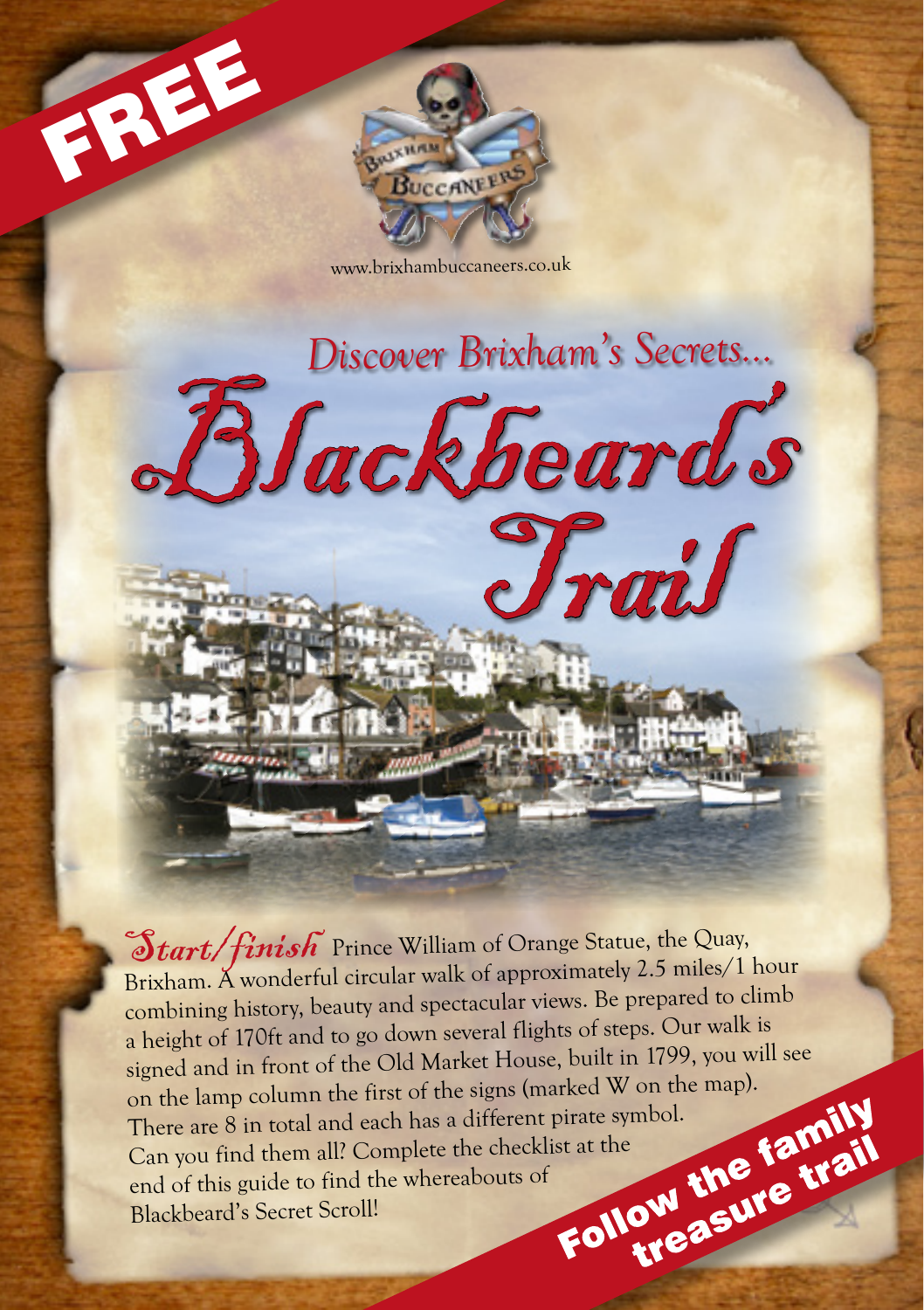

Continue on under the covered building on your right. This building replaced the Old Fish Market, which up until 1870 was where the fisherwomen sold the catch of the day by Dutch auction. The auctioneer started at a high price and progressively reduced it until a buyer was found. It is now home to Pirate Day every Thursday through the summer! By a pillar on your left, look down to see a milestone indicating the terminus o<sup>f</sup> the Dartmouth and Torquay turnpike.

Ahead is the obelisk which supposedly includes the first

To All Saints Church 1 Middle Street Anters ובן Higher<br>דודו דוד  $w2$ **I**Broac Prospect Statue  $1$   $\pi \pi \pi$ Road Steps  $w<sub>1</sub>$ Prospect<br>TITTLE Higher Stran Street Steps Obelisk

is well worth a visit an<sup>d</sup> replaces an earlier replica which sank on it's way to Dartmouth in 1987!

The Quay

stone onto which Prince William of Orange stepped when he came ashore in 1688. It used to be topped by a lantern.



**All Saints Church, Brixham**

On the opposite side of the road once stood The Royal Naval Shores, the Armoury for the Motor Torpedo Boats and the Royal Naval Sick Bay during World War 2. One of the buildings now trades as Bay Coffee Co.

Find a safe place from which to cross the road, then walk back inland. Soon you will reach Middle Street an<sup>d</sup> a slight incline. Look out for Broad Steps on your right. Opposite is the site of the house where it is said Prince William stayed the night. If you wis<sup>h</sup> to 'short cut', go up Broad Steps an<sup>d</sup> turn right at the top into Higher Street. However, it is worthwhile continuing a little further along Middle Street to Apters Hill on the right. You are standing on the site of what

used to be a tidal creek. Straight ahead you will see a cream building with a grey tiled roof. This houses Brixham Library, opened in 1993. Walk up Apters Hill – steep but thankfully short (you can rest assured that you will not climb anything as steep again on this walk!).

Before you turn right past the Manor Coffee Shop, look to the left – All Saint's Church is a short and level stroll and definitely a worthwhile diversion if time permits. If was built in 1816 as a chapel of ease an<sup>d</sup> became a parish church in 1824 when Henry Francis Lyte M.A. was appointed Curate-in-Charge.

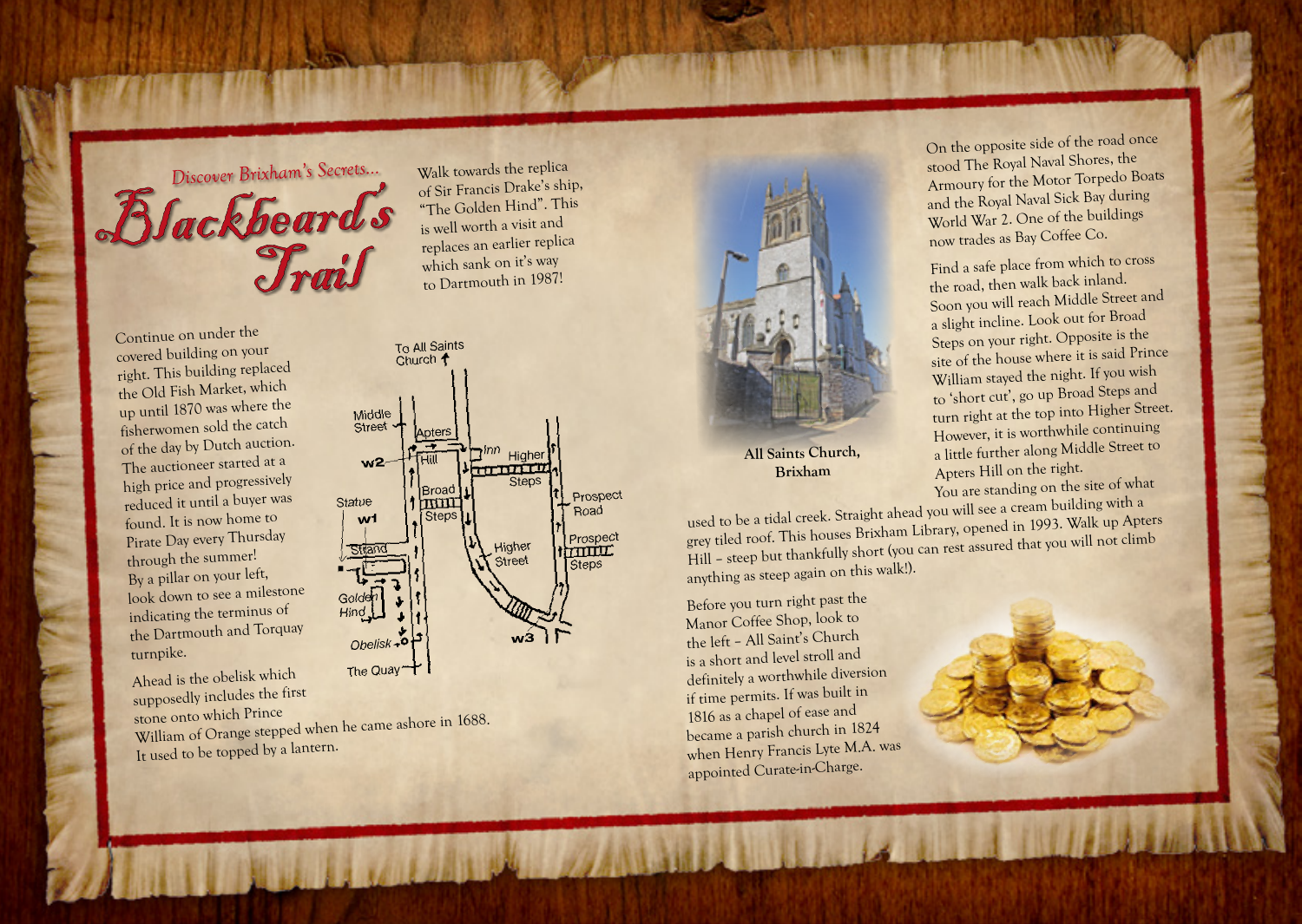He wrote 'Abide With Me' (1847), 'Oh Worship The King' and 'Praise My Soul The King Of Heaven'. You will find a memorial tablet of him in the chancel of the church. The roof of the nave was blown off during a storm in 1877 and the church was completely rebuilt and the tower and side chapels added in 1906. Next to the church are cottages dating back to the 17th century.

Turning right at the top of Apters Hill continue past the Manor Coffee Shop along the aptly named Higher Street. Soon you will see the Higher Steps on your left and look out for the Broad Steps on your right. Eventually, after passing 'White Cottage' and 'Gull Haven' on your right and walking up a set of steps, you will reach a "crossroads " where you turn sharp left into Prospect Road. There is a splendid view of the harbour and beyond! Further along the road on your left you will notice a distinctive blue and white tiled name sign ('Higher Steps') and on your right ('Prospect Road').

When you reach Station Hill, Cobden Steps are opposite and there is another tiled name sign to look out for! Turn right up Station Hill, and rounding a corner you will see a disused railway bridge. To the right of this bridge was Brixham railway station, the terminus of the Torbay and Brixham Railway (1869 – 1963).



Soon you will come to a crossroads. On the right is Ropewalk Hill, on the left behind you is Furzeham Primary School, a tall granite building. Lord James Callaghan (Prime Minister 1973 – 1979) was a pupil from 1919- 1923, and he returned to Brixham in 1989 to take part in the school's centenary celebrations. Take the path that diagonally crosses the pleasant gardens on your right and enjoy the stunning views over the outer harbour – you can have a rest on one o<sup>f</sup> the benches if you like.

You will leave the gardens at the junction of North Furzeham Road and Bella Vista Road. Continue straight ahead along North Furzeham Road passing the lovely Bonsey Rose Gardens on the right. This is a wonderful spot where you can have a break and take in views over the harbour and Bay.

Where the road makes a sharp left turn, continue straight on into Battery Gardens. A battery was sited here in 1940 to help defend the beaches of Torbay against enemy landings during the Second World War. There is an information board as well as benches to let you take a breather and enjoy the lovely gardens and sea views,. Visit www.brixhambattery.org for details about a fascinating nearby museum.

Continue straight ahead, then bear left (an ammunition store was on your left). Go through the stone archway and down two sets of steps. Another path crosses ours but continue straight ahead and down some more steps.

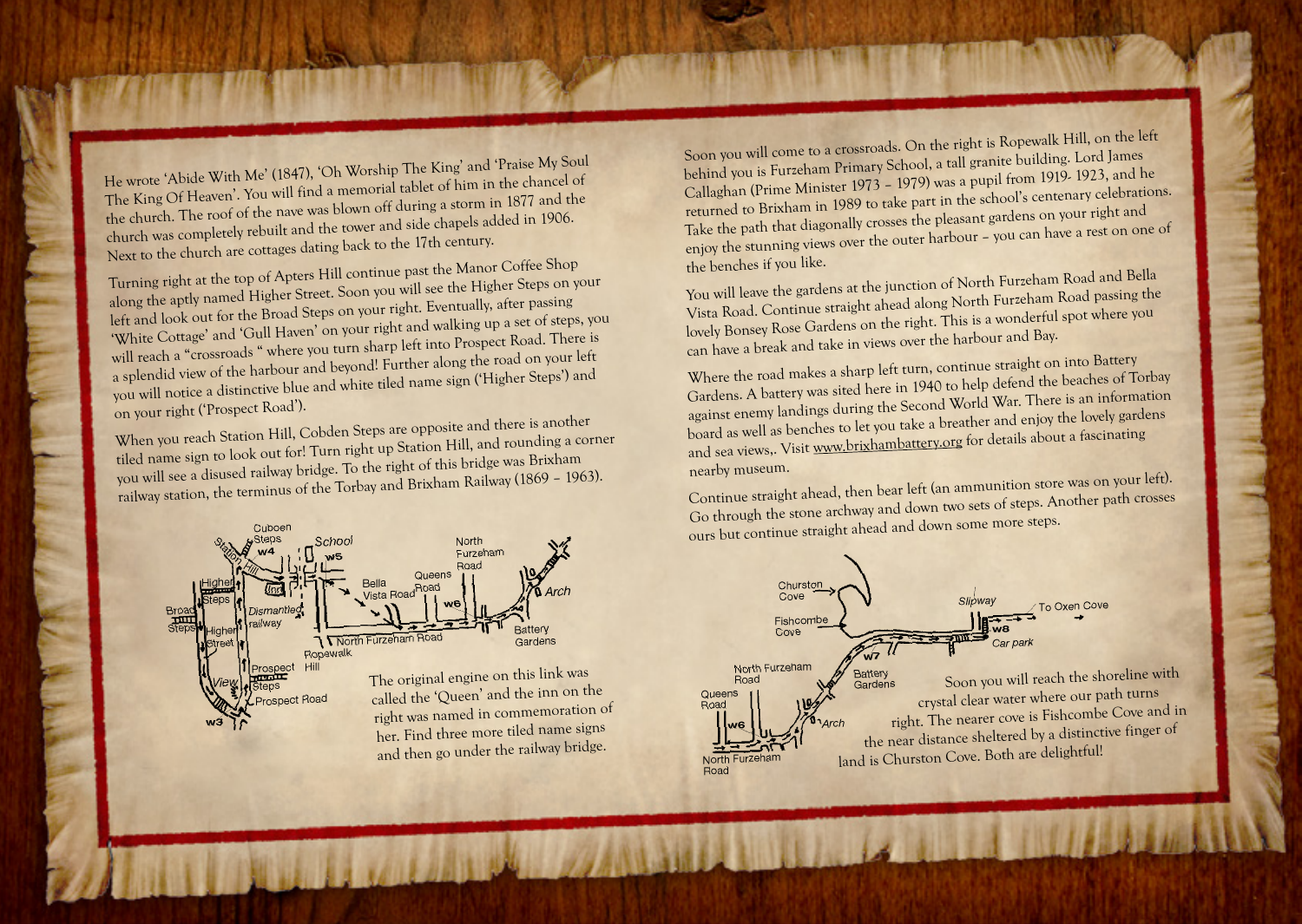

**The Stone Arch, Battery Gardens**

You are now on the Marine Parade, which will lead you back by the shoreline to Brixham Harbour with views all the way. Eventually you will go down another flight of steps and past the AstraZeneca offices (Brixham Environmenta<sup>l</sup> Laboratory) into Freshwater Quarry. A cave - the Bench Bone Cavern – was discovered here 100 feet above sea level in 1861, but was destroyed by quarrying. The quarrying continued until 1927 when the Marine Parade was built.

Take a flight of steps (just past the slipway)

down to the shoreline and follow the path past Oxen Cove (now a coach and car park built on reclaimed land). Soon you will see the Yacht Club above you. This building was converted from a sail loft where many of the sails for merchant an<sup>d</sup> naval fleets were made. (Brixham had five sail lofts in all.) The sails were preserve<sup>d</sup>

with a mixture of powdered oak bark, linseed oil, red ochre and other ingredients. This gave the sails of the Brixham fleet their distinctive reddish brown colour.

Passing the New Fish Quay on your left you soon reach New Pier. The fish quay and jetty were opened in 1971 and improvements were made during the late 1980s. In 2007 works began to include a new fish market, extended quay space, new offices, a fish processing unit, fish retails units and a first-floor restaurant. Princess Anne toured the facility in Spring 2011, and then opened the modern new building.



Walk along New Pier (signposted 'Harbour Viewing Platform') noting on your left the foundation stone of its construction (1808). There are public toilets – they have trawler information plaques on the walls as well as a great viewing platform above. From this platform you can see the trawler basin, a deep water harbour where trawlers up to 130 feet can be safely berthed, the market building and the ice plant at the end of the New Fish Quay (it is fully automated and can make 100 tons of ice a day).

After visiting the platform continue along the pier to where, under the navigation light, there is stone commemorating the Duke of Clarence (later William IV) as Lord High Admiral of the UK when he visited Brixham in 1828. It is said he also steppe<sup>d</sup> on the same stone as William of Orange when he first landed!

There are good views from the pier of the Breakwater, Marina, and Grenville House activity centre.

Return to the entrance of the Pier and follow the Quay past the boat trip kiosks to the starting point. There is another walk, the Buccaneers Way, that starts an<sup>d</sup> finishes here too but covers the other side of the harbour and town, still with lovely views of the harbour, sea and town itself.

Checklist There are 8 signs in total on this walk and each has a different pirate symbol on it. Did you spot them all? The symbols consist of PARROT, CUTLASS, HOOK, CHEST, TRICORN, TELESCOPE, MAP, and FLAG.